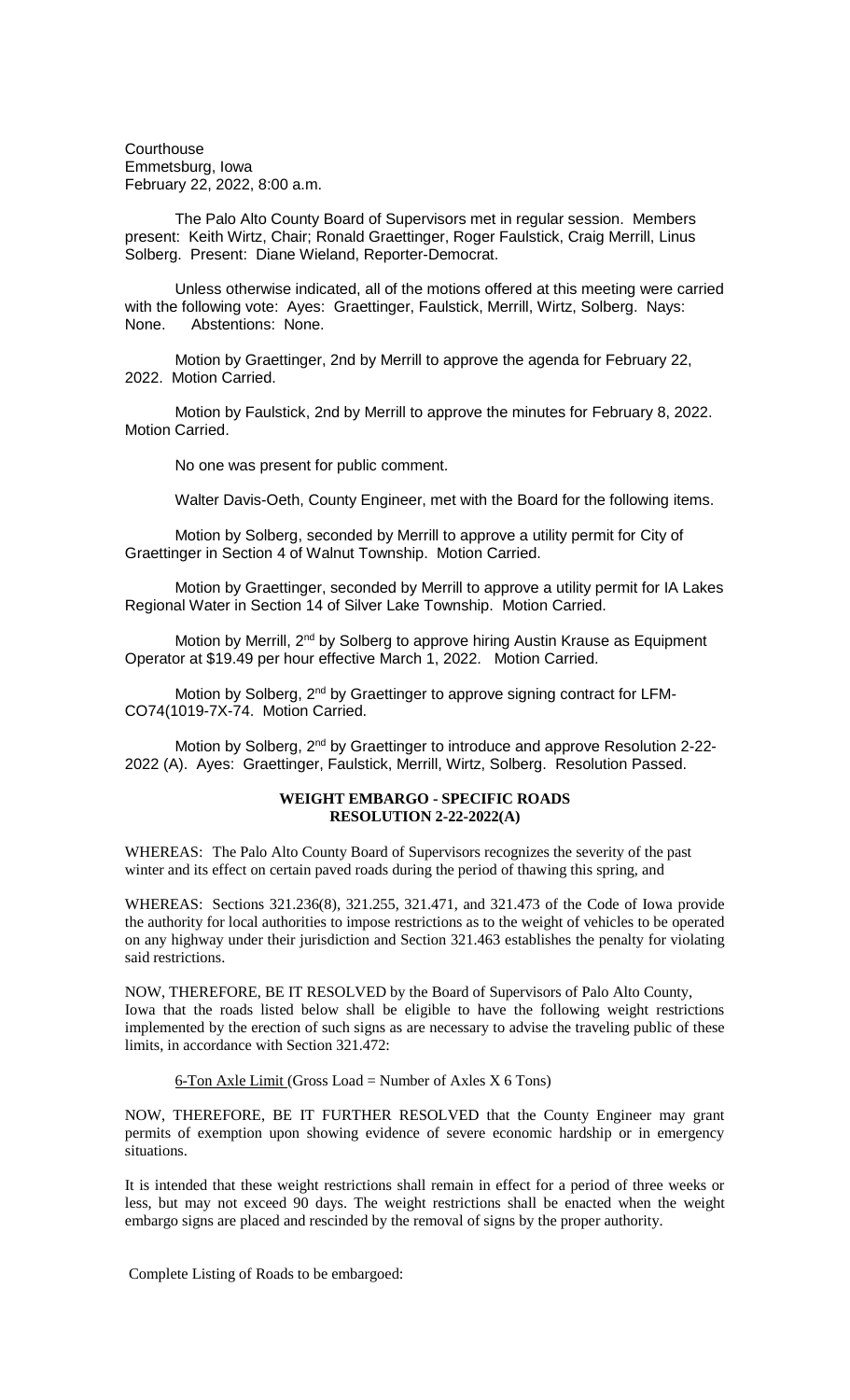|     | Road             |                    |                                  |  |
|-----|------------------|--------------------|----------------------------------|--|
| No. | name/number      | From               | To                               |  |
|     | Highway B14      | 480 Ave            | 500 Ave                          |  |
|     | Highway B19      | 530 Ave (Hwy N60)  | 580 Ave (Kossuth Co. Line)       |  |
| 3   | Highway B53      | 340 Ave (Hwy N18)  | 380 Ave (Hwy N28)                |  |
| 4   | Highway N60      | 390 St (US Hwy 18) | Rodman Corp. Limits              |  |
| 5   | Highway B63      | 380 Ave (Hwy N28)  | 460 Ave (IA Hwy 4)               |  |
| 6   | Highway B63      | 525 Ave            | West Bend Corp. Limits           |  |
|     | Highway N28      | 360 St (US Hwy 18) | 420 St (Hwy B53)                 |  |
| 8   | Highway N40      | 280 St (Hwy B14)   | 360 St (Emmetsburg Corp. Limits) |  |
| 9   | North Huron Road | 340 St             | 360 St (Emmetsburg Corp. Limits) |  |

Passed and Approved this 22<sup>nd</sup> day of February 2022. Palo Alto County, Iowa BOARD OF SUPERVISORS Chairman: /s/Keith Wirtz Member: /s/Craig Merrill Member: /s/LJ Solberg Member: /s/Roger Faulstick Member: /s/Ron Graettinger

I, Carmen Moser, Auditor in and for Palo Alto County, Iowa, do certify the above to be a true and exact copy of a resolution passed and approved by the Board of Supervisors of Palo Alto County, Iowa at its meeting on the 22nd day of February, 2022. ATTEST: /s/Carmen Moser, Palo Alto County Auditor

Motion by Graettinger, 2<sup>nd</sup> by Faulstick to accept the Drainage District 61 Reclassification Report and set the hearing date for April 5<sup>th</sup>, 2022, at 9:15 a.m. at the Election Center. Motion carried.

Motion by Merrill, 2<sup>nd</sup> by Solberg to approve the application for Bird Friendly Iowa Recertification. Motion Carried.

Jon Rosengren, Bolton & Menk, met with the Board for the Continued Completion Hearing on Drainage District 61 Main Open Ditch. Present: Jay Bargman, Chuck Wirtz, Cory Fehr.

Claims were filed by Martin Zaugg & Doris Zaugg Farms Inc.

Jon presented the amendment #1 to the completion hearing report and reviewed the additional claims filed. Jon recommended payment to Martin Zaugg for CRP contract refund.

Motion by Solberg, 2<sup>nd</sup> by Graettinger to approve payment to Doris Zaugg Farms Inc. for \$594 and Martin & Doris Zaugg Farms for \$643.50 for CRP contract refund. Motion Carried.

Motion by Merrill, 2<sup>nd</sup> by Graettinger to approve the crop damages as presented by the engineer with adjustments on Drainage District 61 and direct the Auditor to make payments to landowners. Motion Carried. Total amount of damages \$44,838.

Motion by Graettinger,  $2^{nd}$  by Merrill to accept the completion of the contract with Reutzel Excavating Inc. and to withhold \$1,102.70 from the retainage and to direct the Auditor to make final payment in 30 days. Motion Carried.

Committee Reports: Keith Wirtz—drainage; Roger Faulstick—drainage, gaming corporation; Craig Merrill—soil & water meeting.

Motion by Solberg, seconded by Graettinger to approve the claims and drainage claims for February 22, 2022. Motion Carried. **General Basic Fund**

| Amazon Capital Services      | Stationery/Forms/Gen Ofc  | 98.98  |
|------------------------------|---------------------------|--------|
| Bird Friendly Iowa           | Dues & Memberships        | 100.00 |
| Brew Oil LLC                 | Cash Allowances           | 80.00  |
| Canon                        | Photocopy & Dup. Serv.    | 166.00 |
| Central Ia Juv Detention Ctr | Crisis Stab Comm Based Se | 82.50  |
| Wes Christensen              | Wages-Temp, Pt. Time Empl | 900.00 |
| Counsel Office & Document    | Stationery/Forms/Gen Ofc  | 76.92  |
| Creative Stitches            | Conservation Board        | 49.00  |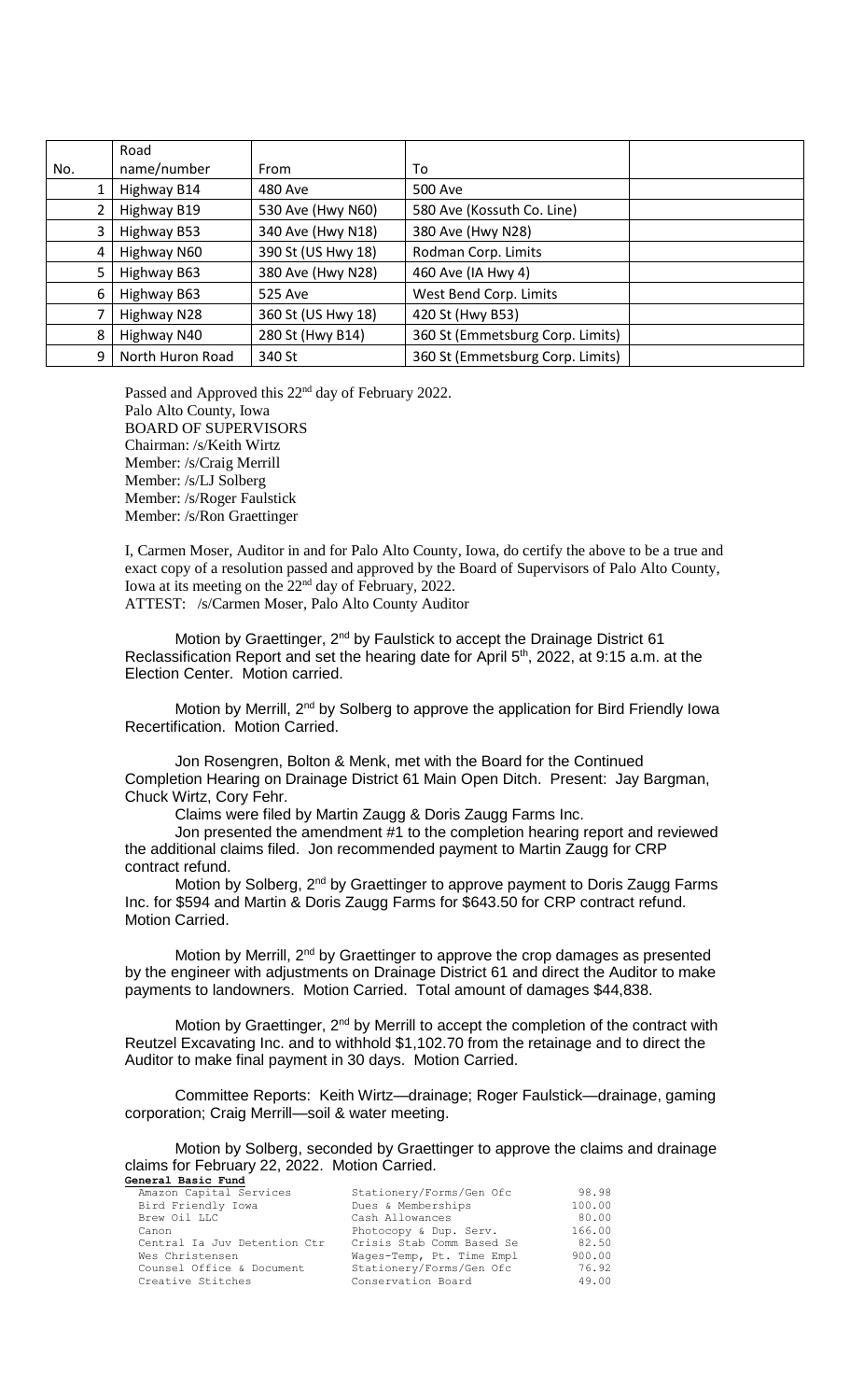| Davis County Sheriff Attention                    | Legal & Ct-Related Servic                    | 32.50             |
|---------------------------------------------------|----------------------------------------------|-------------------|
| Dickinson County Sheriff                          | Legal & Ct-Related Servic                    | 66.50             |
|                                                   |                                              |                   |
| District III IACCB                                | Dues & Memberships                           | 200.00            |
| Elderbridge Agency on Aging                       | Contrib to Other Gov & Or                    | 3750.00           |
| Emmetsburg Ford                                   | Minor MV Parts & Access                      | 93.40             |
| E.M.U.                                            | utilities                                    | 1964.84           |
|                                                   | Food & Provisions                            | 304.47            |
| Fareway                                           |                                              |                   |
| Harris Sanitation                                 | Sanitation & Disposal Ser                    | 540.00            |
| Peter C Hart                                      | Legal & Ct-Related Servic                    | 22.00             |
| Heiman, Inc                                       | Buildings                                    | 315.00            |
| HENNING RENTAL, INC.                              | Operating/Construction Eq                    | 549.60            |
|                                                   |                                              |                   |
| IA Lakes Electric Coop                            | Electric Light & Power                       | 1234.00           |
| Iowa Lakes Regional Water                         | Water & Sewer                                | 765.26            |
| IA Law Enforcement Academy                        | Educational/Training Serv                    | 125.00            |
| Iowa DNR Licensing Section                        | Dues & Memberships                           | 30.00             |
|                                                   |                                              |                   |
| IOWA NARCOTICS OFFICERS ASSOC                     | Educational/Training Serv                    | 325.00            |
| ISSDA                                             | Dues & Memberships                           | 50.00             |
| KRISTAT AUTO PARTS LLC                            | Minor MV Parts & Access                      | 15.46             |
| Loffler Companies - 131511                        | Photocopy & Dup. Serv.                       | 42.05             |
| ANDY MANWARREN                                    |                                              | 225.00            |
|                                                   | Agric/Hort. Services                         |                   |
| MEDIACOM LLC                                      | Telecommunications Serv.-                    | 1054.40           |
| MidAmerican Energy                                | electricity                                  | 1412.20           |
| Midwest Technology ServicesLLC                    | Telecommunications Serv.-                    | 85.00             |
| Multimedia Sales & Marketing                      | Conservation Board                           | 125.00            |
|                                                   |                                              |                   |
| One Office Solution                               | Stationery/Forms/Gen Ofc                     | 129.00            |
| Outdoor Recreation Products                       | Recreational Supplies                        | 412.78            |
| Palo Alto Co Comm Health Ser                      | Board of Health                              | 1624.47           |
| Palo Alto Co Recorder                             | Minor MV Parts & Access                      | 30.25             |
|                                                   |                                              |                   |
| Palo Alto Co Sec Road                             | Fuels                                        | 3514.90           |
| Plumbing & Heating Wholesale                      | Park Maintenance & Suppli                    | 259.82            |
| QS LAWN AND PEST, LLC                             | Buildings                                    | 150.00            |
| Quill Corporation                                 | Stationery/Forms/Gen Ofc                     | 237.99            |
|                                                   |                                              |                   |
| River Valley Telecommunication                    | Telecommunications Serv.-                    | 329.03            |
| Swanson Hardware                                  | Natural & LP Gas, Fuel Oi                    | 134.74            |
| Thomson Reuters West Payment C                    | Legal Research Service                       | 271.23            |
| ULINE ATTN: Accounts Receivab                     | Equipment                                    | 1316.00           |
| VISA                                              |                                              | 1462.96           |
|                                                   | Postage & Mailing                            |                   |
| Von Bokern Associates, Inc                        | Consultants                                  | 3950.00           |
| Windstream                                        | phone                                        | 1203.00           |
| WOODFORD EQUIPMENT                                | Minor MV Parts & Access                      | 65.39             |
| Youth Shelter Care of                             | Crisis Stab Comm Based Se                    | 346.92            |
|                                                   |                                              |                   |
| General Supplemental Fund                         |                                              |                   |
| ELECTION SYSTEMS & SOFTWARE                       | Stationery/Forms/Gen Ofc                     | 1513.48           |
| E.M.U.                                            | utilities                                    | 178.94            |
| MidAmerican Energy                                | electricity                                  | 44.27             |
|                                                   |                                              |                   |
|                                                   |                                              |                   |
| Rural Services Basic Fund                         |                                              |                   |
| Growmark FS                                       | Fuels                                        | 710.23            |
| IA Lakes Electric Coop                            | Electric Light & Power                       | 757.00            |
|                                                   |                                              |                   |
| KRISTAT AUTO PARTS LLC                            | Equipment                                    | 8.99              |
| Northern Rolloff                                  | Sanitation & Disposal Ser                    | 555.00            |
| Palo Alto Co Sec Road                             | Fuels                                        | 287.60            |
| Samson Development                                | Sanitation & Disposal Ser                    | 400.00            |
|                                                   |                                              |                   |
| Shamrock Recycling, Inc                           | Sanitation & Disposal Ser                    | 2792.88           |
| City of Spencer                                   | Sanitation & Disposal Ser                    | 19376.49          |
| Swanson Hardware                                  | Custodial Supplies                           | 16.98             |
| Unity Point Clinic- Occ Med                       | Misc Expense                                 | 42.00             |
|                                                   |                                              |                   |
| Special Revenue-SheriffReserve                    |                                              |                   |
| VISA                                              | Educational/Training Serv                    | 176.96            |
| Secondary Road Fund                               |                                              |                   |
| Alliant Energy                                    | Engineering Services                         | 240.68            |
| Arnold Motor Supply ATT:<br>Sue                   | Engineering Services                         | 466.58            |
| Central Iowa Distributing Inc                     |                                              | 294.50            |
|                                                   | Engineering Services                         |                   |
| Cintas                                            | Engineering Services                         | 134.58            |
| Don's Truck Sales Inc                             | Engineering Services                         | 178.88            |
| Emmet County Engineer                             | Engineering Services                         | 7908.06           |
| E.M.U.                                            | Engineering Services                         | 1329.30           |
| Emmetsburg Publishing Co.                         | Engineering Services                         | 420.75            |
|                                                   |                                              |                   |
| Fleet Pride Truck & Trailer                       | Engineering Services                         | 591.54            |
| Graettinger Mun. Utilities Gra                    | Engineering Services                         | 1086.87           |
| Graettinger Times                                 | Engineering Services                         | 232.20            |
| Hancock Concrete Products                         | Engineering Services                         | 7620.00           |
|                                                   |                                              |                   |
| Hometown Distributing LLC                         | Engineering Services                         | 146.35            |
| Christopher Hurlburt                              | Engineering Services                         | 248.25            |
| IA Lakes Electric Coop                            | Engineering Services                         | 26.36             |
| Interstate Batteries                              | Engineering Services                         | 250.00            |
| IOWA DOT                                          |                                              |                   |
|                                                   | Engineering Services                         | 914.00            |
| Jack's OK Tire                                    | Engineering Services                         | 795.19            |
| K & W Electric Inc                                | Engineering Services                         | 428.25            |
| KRISTAT AUTO PARTS LLC                            | Engineering Services                         | 170.34            |
| City of Mallard                                   | Engineering Services                         | 86.16             |
|                                                   |                                              |                   |
| Menards                                           | Engineering Services                         | 159.96            |
| MidAmerican Energy                                | Engineering Services                         | 1758.36           |
| Murphy Tractor & Equipment                        | Engineering Services                         | 965.29            |
| NEW Cooperative, Inc.                             | Engineering Services                         | 1928.19           |
|                                                   |                                              |                   |
| Newman Traffic Signs                              | Engineering Services                         | 646.77            |
| Northern Safety Co., Inc.                         | Engineering Services                         | 413.23            |
| Palo Alto Co Auditor                              | Engineering Services                         | 50.38             |
| Palo Alto Co Health System                        | Engineering Services                         | 998.00            |
| Picrays Welding & Fab.                            | Engineering Services                         | 363.82            |
|                                                   |                                              |                   |
| Rick's Home Repair                                | Engineering Services                         | 266.00            |
| Rouse Tire and Repair, LLC<br>Ruthven Coop Oil Co | Engineering Services<br>Engineering Services | 20.00<br>26889.63 |